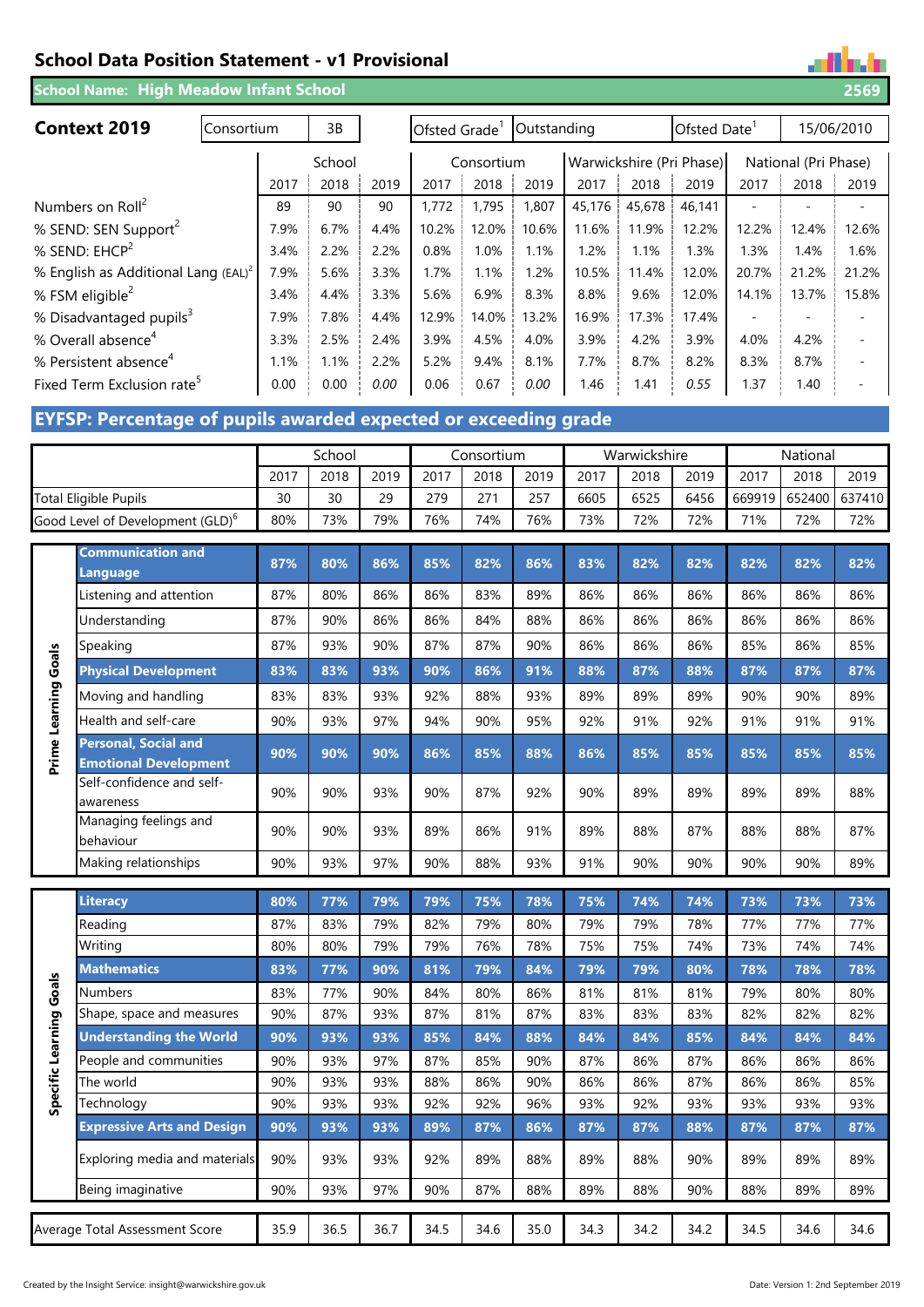## **EYFSP: Percentage of pupils awarded expected or exceeding grade**





# **Phonics: Year 1 - % of pupils Working at (Wa) or Working towards (Wt) required level**

|                                | School |      |      | Consortium |      |      | Warwickshire |      |      | National             |      |        |
|--------------------------------|--------|------|------|------------|------|------|--------------|------|------|----------------------|------|--------|
|                                | 2017   | 2018 | 2019 | 2017       | 2018 | 2019 | 2017         | 2018 | 2019 | 2017                 | 2018 | 2019   |
| Year 1 - Total Eligible Pupils | 30     | 30   | 30   | 246        | 288  | 273  | 6628         | 6572 | 6506 | 664960 664490 642640 |      |        |
| Year 1 - Working at (Wa)'      | 93%    | 97%  | 97%  | 85%        | 85%  | 88%  | 82%          | 84%  | 84%  | 81%                  | 82%  | 82%    |
| Year 1 - Working towards (Wt)' | 0%     | 0%   | 0%   | 4%         | 15%  | 11%  | 16%          | 15%  | 15%  | -                    | -    | $\sim$ |



### **Key Stage 1: Percentage of pupils achieving**

|                                        |              | School |      |      |      | Consortium |      | Warwickshire |      |      | National |                          |     |
|----------------------------------------|--------------|--------|------|------|------|------------|------|--------------|------|------|----------|--------------------------|-----|
|                                        | 2017         | 2018   | 2019 | 2017 | 2018 | 2019       | 2017 | 2018         | 2019 | 2017 | 2018     | 2019                     |     |
| <b>Total Eligible Pupils</b>           |              | 30     | 29   | 30   | 251  | 245        | 282  | 6333         | 6677 | 6626 |          | -                        |     |
|                                        | Reading      | 83%    | 93%  | 90%  | 80%  | 80%        | 78%  | 77%          | 77%  | 77%  | 76%      | 75%                      | 75% |
| <b>Expected</b><br><b>Standard and</b> | Writing      | 80%    | 86%  | 87%  | 74%  | 74%        | 72%  | 70%          | 71%  | 71%  | 68%      | 70%                      | 69% |
|                                        | <b>Maths</b> | 80%    | 90%  | 87%  | 79%  | 80%        | 76%  | 76%          | 77%  | 77%  | 75%      | 76%                      | 76% |
| above                                  | Science      | 90%    | 93%  | 90%  | 87%  | 86%        | 83%  | 84%          | 85%  | 84%  | 83%      | 83%                      | 82% |
|                                        | <b>RWM</b>   | 80%    | 86%  | 83%  | 71%  | 71%        | 63%  | 66%          | 67%  | 67%  | -        | -                        |     |
|                                        |              |        |      |      |      |            |      |              |      |      |          |                          |     |
|                                        | Reading      | 50%    | 52%  | 47%  | 33%  | 36%        | 28%  | 28%          | 29%  | 29%  | 25%      | 26%                      | 25% |
| <b>Working at</b>                      | Writing      | 30%    | 34%  | 23%  | 20%  | 22%        | 14%  | 17%          | 18%  | 17%  | 16%      | 16%                      | 15% |
| <b>Greater Depth Maths</b>             |              | 40%    | 31%  | 30%  | 30%  | 30%        | 24%  | 24%          | 25%  | 25%  | 21%      | 22%                      | 22% |
|                                        | <b>RWM</b>   | 30%    | 28%  | 23%  | 17%  | 19%        | 13%  | 13%          | 14%  | 14%  | -        | $\overline{\phantom{0}}$ |     |